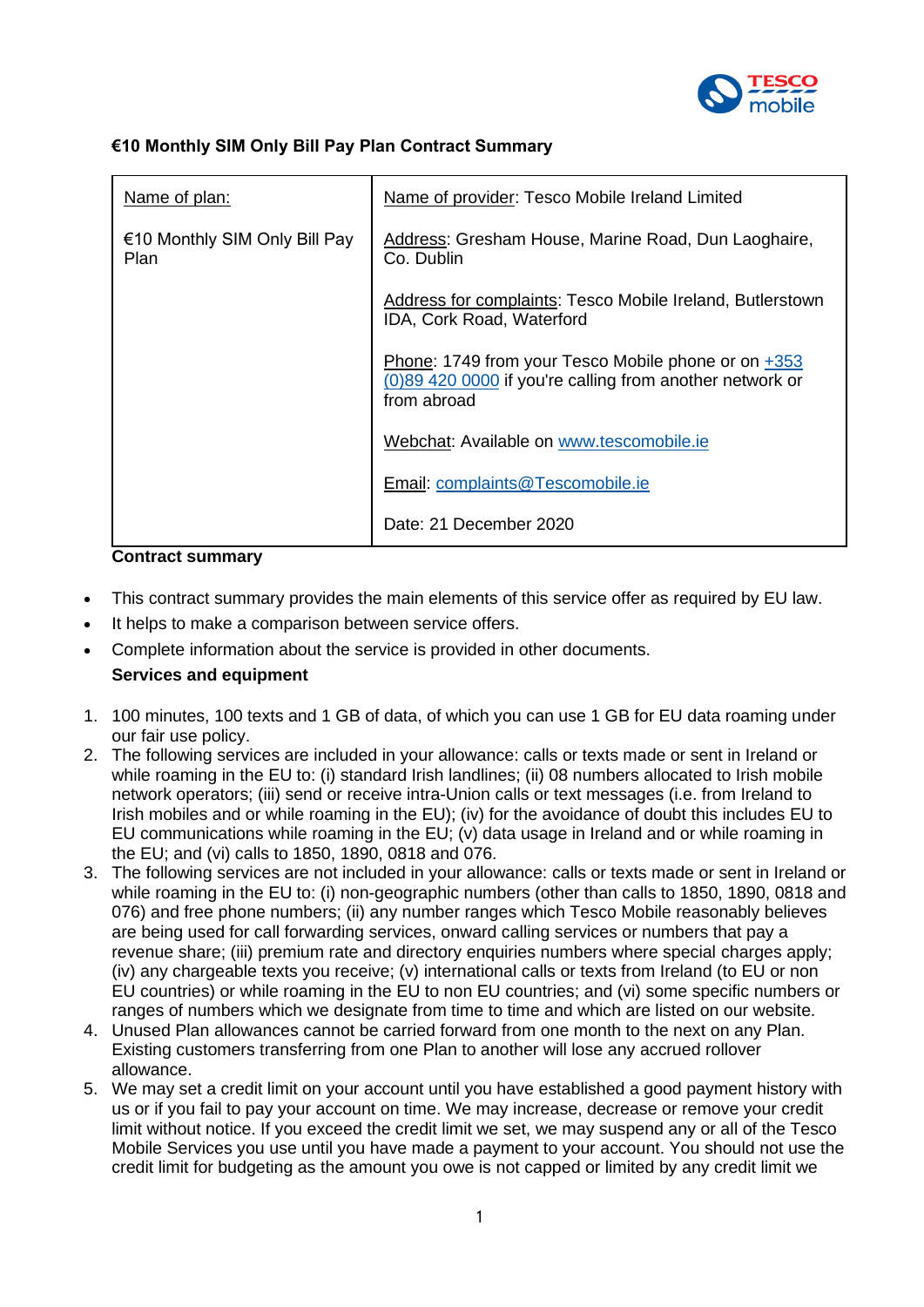

set. You may contact Tesco Mobile's Customer Care team on 1903 at any time to find out your then current credit limit and or modify the limit. See the following 'Your Credit Limit Explained' which provides further information as to how the credit limit is set [www.tescomobile.ie/help](https://www.tescomobile.ie/help-centre/Bill-Pay)[centre/Bill-Pay](https://www.tescomobile.ie/help-centre/Bill-Pay) .

- 6. The value of your usage outside your Plan is limited by Tesco Mobile. The value at which this limit is set to is dependent on your billing payment history. You will be notified by text when you have reached 80% of this limit, and again at 100% of this limit. Upon reaching 100% of your limit your account will be restricted from making chargeable calls. When this happens you will need to call Customer Care and make a payment for the value of your usage to have the restriction lifted. Please note this can take up to 12 hours for normal service to be fully restored. TMI reserve the right to decrease a customer's credit limit without notice.
- 7. If you wish to make international calls or use our international roaming service we may ask you to demonstrate a satisfactory billing history. Unless otherwise stated, if you use your mobile phone abroad (outside of the EU) you will be charged for usage.
- 8. We will try and provide you with the Services at all times but due to the nature of mobile technology, Tesco Mobile is not in a position to guarantee or offer any minimum service levels. We will at all times use the reasonable skill and care of a competent Service Provider in providing the Services to you in accordance with and subject to our Agreement, but we shall not be responsible for any delay or failure to provide Services for reasons beyond our reasonable control. Service availability is subject to Network availability and certain Services require 3G and 4G enabled handsets – see our coverage map at [www.tescomobile.ie/our-network/](https://www.tescomobile.ie/our-network/) . Some Services (e.g. media messaging) may only work with other compatible handsets and networks.
- 9. Access to 4G is strictly subject to a customer's handset 4G capability, 4G network coverage and plan. Services are dependent on a number of factors, see [www.tescomobile.ie/help](https://www.tescomobile.ie/help-centre/getting-started/service-information)[centre/getting-started/service-information](https://www.tescomobile.ie/help-centre/getting-started/service-information) for further detail. See the General Terms and Conditions for information regarding Tesco Mobile's Internet Access Service – [www.tescomobile.ie/about-us/terms/tcs-general.aspx](https://www.tescomobile.ie/about-us/terms/tcs-general.aspx) .
- 10. Payment by direct debit required.
- 11. No terminal equipment is provided under this contract.

## **Speeds of the internet service and remedies**

- 1. Information regarding our estimated maximum mobile internet speed in any particular geographical area is available on the mobile coverage map published on the Tesco Mobile website from time to time.
- 2. Our estimated maximum speeds are:
- o 4G download 10Mb/s; 4G upload speed is 35% of download;
- o 3G download 1Mb/s. 3G upload speed is 20% of download;
- o 2G download is 59Kbps. 2G upload speed is 24kbps.
- 3. Mobile internet speeds can be affected by external factors including but not limited to: (a) the location of the user; (b) device capability (mobile phone, modem/dongle); (c) distance of user from the serving site; (d) number of users active on the site; (e) location of the device if using indoors; and (f) topographical issues that arise in the case of valleys, mountainous terrain, trees, buildings and other obstructions. In the case of indoor use, advances in building insulation can also negatively impact service and speed. Within this, there may be areas where you do not have access to all Services or where coverage is otherwise limited or unavailable.
- 4. In the event of any continuous or regularly recurring discrepancy between the actual performance of the Service and the speeds set out, the Customer shall be entitled to exit the Agreement without penalty where the relevant facts in relation to the actual performance of the Service are established by a monitoring mechanism certified by ComReg.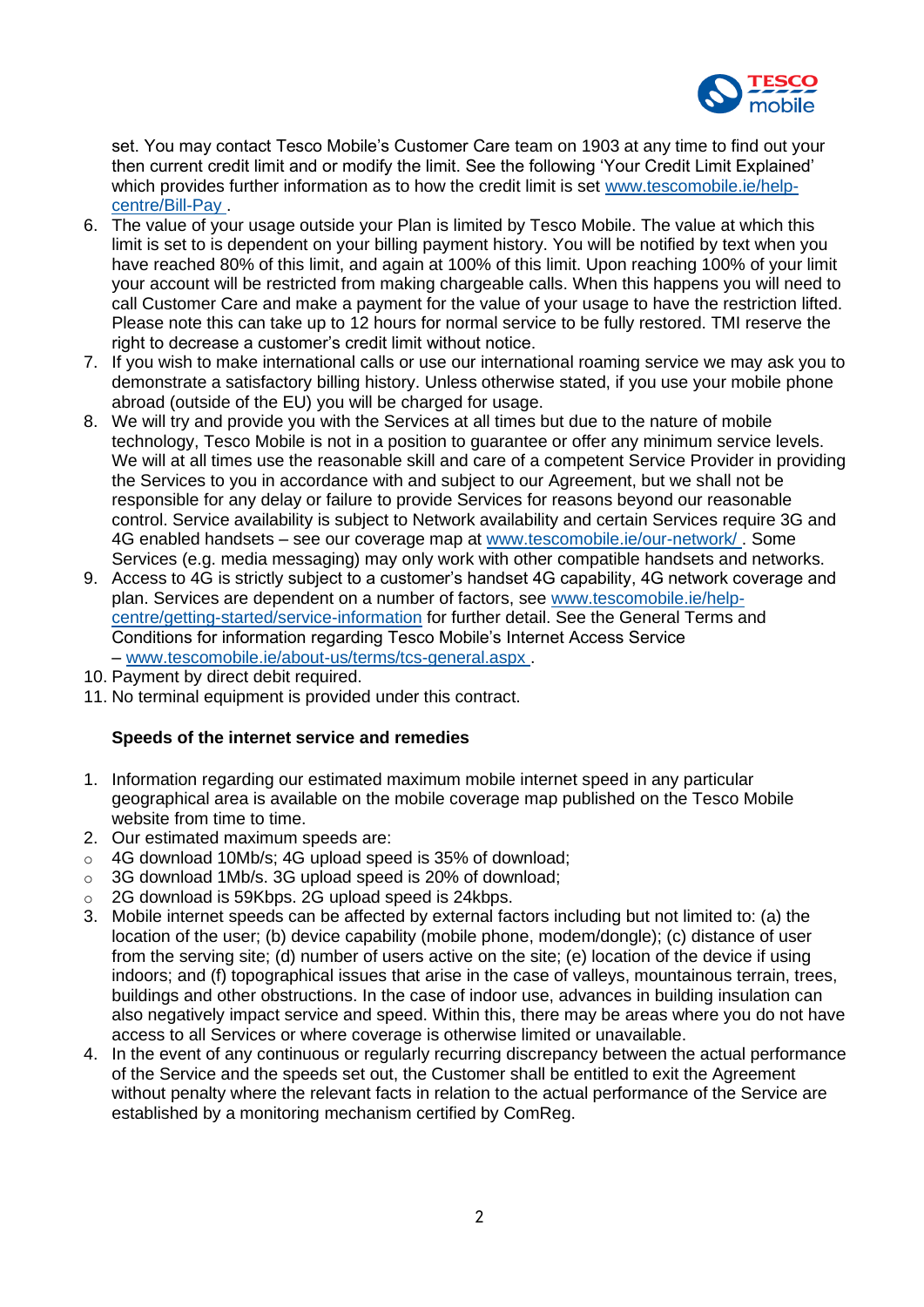

# **Price**

- 1. Price per month, incl. VAT: €9.84.
- 2. Applicable rates for €10 30 day SIM plan from  $2<sup>nd</sup>$  March 2020 are:

| Calls to landlines and mobiles within the Republic of Ireland | 32 <sub>c</sub><br>per/min |
|---------------------------------------------------------------|----------------------------|
| Texts to all mobiles within the Republic of Ireland           | 14с<br>per/sms             |
| Data usage outside of bundle                                  | 3c per/mb                  |

A minimum of one minute will be charged, after which, per second billing will apply. For all data usage outside of your allowance, each data session will be billed per MB with a minimum charge of 1MB.

- 3. For roaming rates on Tesco Mobile, please see: [www.tescomobile.ie/help-centre/international](https://www.tescomobile.ie/help-centre/international-roaming/roaming-rates)[roaming/roaming-rates](https://www.tescomobile.ie/help-centre/international-roaming/roaming-rates) .
- 4. For international call rates on Tesco Mobile, please see: [www.tescomobile.ie/help](https://www.tescomobile.ie/help-centre/international-roaming/international-calls)[centre/international-roaming/international-calls](https://www.tescomobile.ie/help-centre/international-roaming/international-calls) .
- 5. For other call charges on Tesco Mobile, please see: [www.tescomobile.ie/help-centre/your](https://www.tescomobile.ie/help-centre/your-plan/other-call-charges)[plan/other-call-charges](https://www.tescomobile.ie/help-centre/your-plan/other-call-charges) .

## **Duration, renewal and termination**

- 1. Your Minimum Term is 1 month. At the end of the Minimum Term, your Agreement will continue to run on a month to month basis, unless you, the Customer, provide notice of your desire to terminate our Agreement.
- 2. You may cancel and get a full refund (less the costs of return for online or phone sales) on your Mobile Phone / Device / Plan within 14 days of buying it ("the Cooling-Off Period") if: (i) all Equipment (to include any chargers or ancillary equipment supplied) is returned undamaged and the original packaging and contents are intact; (ii) you return or reimburse us for any free or discounted products, services, vouchers or coupons you received as the result of the purchase; (iii) the Customer shall remain liable for any Charges incurred prior to such cancellation; (iv) if you have bought a Mobile Phone / Device from us in a telecoms store, you can return it to that store within 14 days; (v) if you have bought a Mobile Phone / Device / Plan from us through our Website or over the phone i.e. completed a distant sales within the meaning of the EC (Consumer Information, Cancellation and Other Rights) Regulations 2013, you should complete our [Cancellation Form accessible here](https://www.tescomobile.ie/about-us/terms/TMI_Cancellation_Form.pdf) Cancellation Form accessible here or available on our [website](https://www.tescomobile.ie/about-us/terms/tcs-general.aspx) or contact Customer Care for free on 1903. For such distant sales, the 14-day cooling off period starts from the date of delivery of the goods and or Services. You will be liable for the costs of return for online or phone sales unless the device is faulty; and (vi) if you return your Mobile Phone / Device / Plan within the Cooling-Off Period any Clubcard Points you received will be removed from your Clubcard account. For existing customers that choose to buy a new plan, please note, the right to cancel does not mean that you have the right to go back onto your old plan (as the old plan may no longer be available for sale).
- 3. You can end our Agreement by giving 30 days written or phone notice and no cancellation fees will apply.
- 4. We may end our Agreement at any time by emailing you and giving you 30 days' notice in writing. We may also end our Agreement immediately if: (i) you breach any term of our Agreement and do not put it right within 7 days of our asking you to; (ii) you fail any credit or